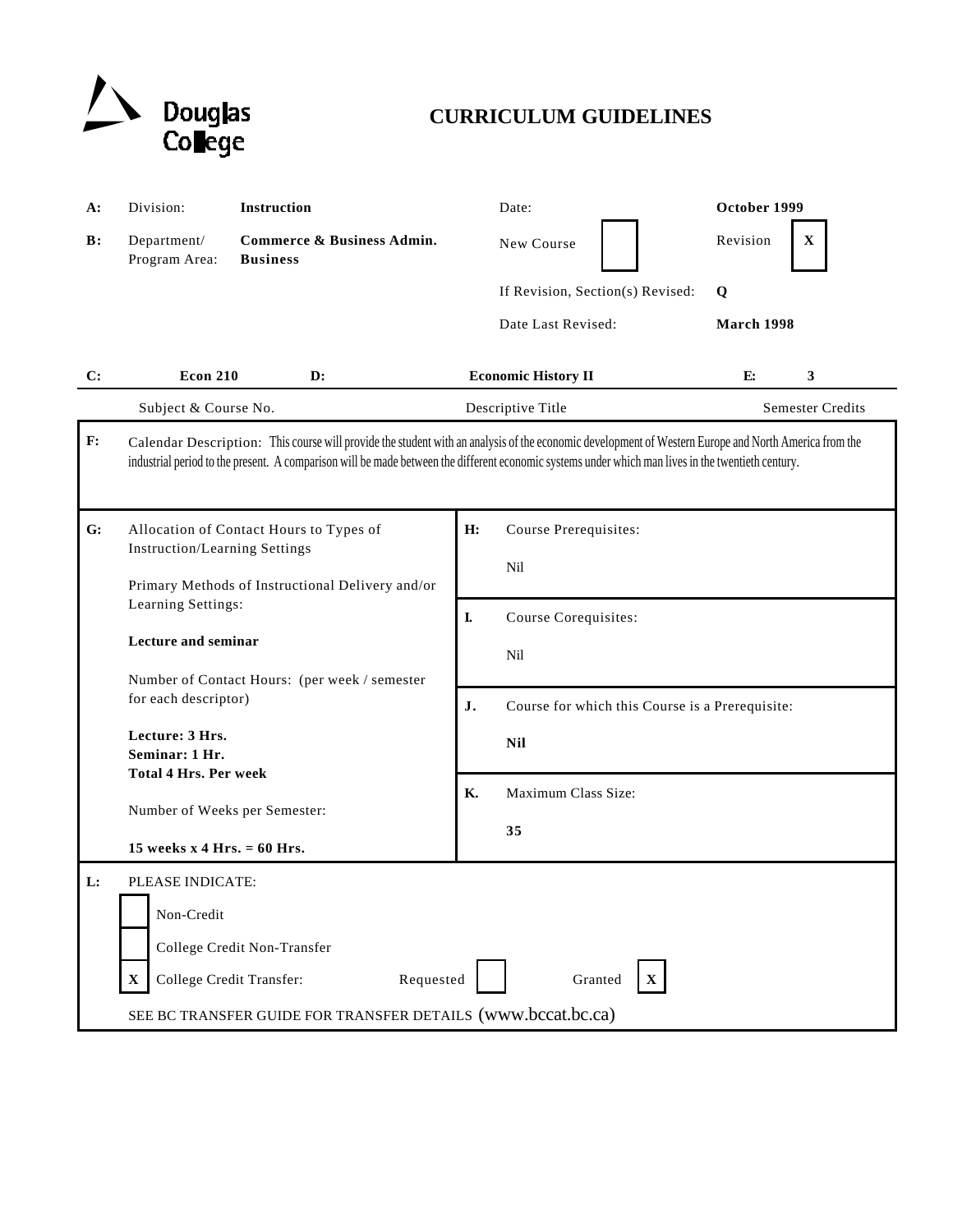**M:** Course Objectives/Learning Outcomes:

At the end of the course, the student will be able to:

- 1. analyze the economic development of Western Europe in contrast to the development of North America -- Canada, in particular;
- 2. evaluate the regional economic influences in the overall context of industrial growth in North America;
- 3. compare growth in Canada as a part of the British Empire and as an independent nation;
- 4. compare the economic development of different countries and the social, political and economic systems that evolved.

## **N:** Course Content:

- 1. Industrialization of Britain, France, Germany before 1945.
- 2. International trade in the 19th Century.
- 3. The staple approach to North American economic history.
- 4. The effects of British policy upon economic growth.
- 5. Interregional trade before the Civil War (U.S.)
- 6. Science, technology and early modern industry.
- 7. Economic consequences of European overseas expansion.
- 8. The mechanization of industry.
- 9. Establishing the Capitalist system.
- 10. Finance capitalism: the revolution in investment and business organization.
- 11. Canada-U.S. economic relations and economic nationalism.

**O:** Methods of Instruction:

Lecture and Seminar